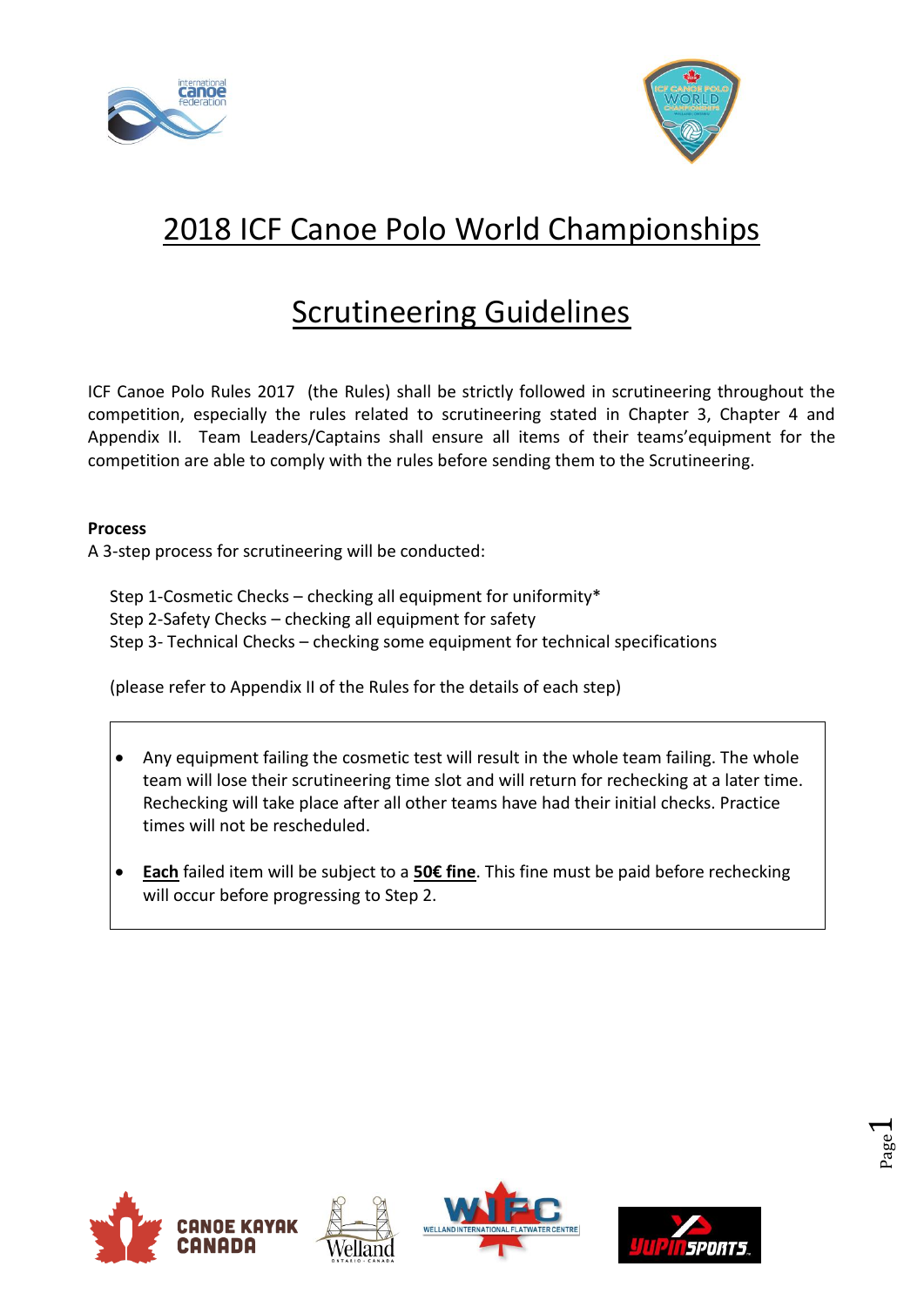

#### **Reminders:**

#### **Boats**

- Appendix II of the Rules
	- $\triangleright$  1.3. After January 1st 2015- All canoe polo kayaks that are used in ICF sanctioned events including World Championships and World Games, that do not have a visible ICF Canoe Polo Kayak Manufacturers label will be individually tested with the appropriate gauges to ensure they comply with these new specifications. Any kayaks that fail these tests will not pass scrutineering and will not be used in ICF Canoe Polo events. "

### From January 1 2015 in ICF Events



- ➢ "1.4. After January 1st 2016- All Canoe Polo Kayaks used in ICF sanctioned events including World Championships and World Games, must be constructed by manufacturers registered with the ICF Canoe Polo Kayak Manufacturers Scheme. There will be a list of Registered manufacturers in the Canoe Polo section of the ICF Website." Please refer to the ICF site for the manufactuer list, [https://www.canoeicf.com/canoe](https://www.canoeicf.com/canoe-polo-manufacturer-scheme)polo-[manufacturer](https://www.canoeicf.com/canoe-polo-manufacturer-scheme)-scheme.
- All teams must make the extra effort with their uniforms to ensure a high standard and presentation for the competition.
- All kayaks in each team must be identical in colour. A black carbon deck and a black gelcoat deck in the same team will be deemed as identical unless a significant difference can be spotted. Teams should not assume that boats built with a fabric weave will be accepted as the same colour as black carbon boats. The Scrutineering Team reserves right not to accept fabric weave boats if they are significantly different from the colour of the rest of the boats. Teams should not take the risk of being judged not to match.
- Each kayak must have a number behind the cockpit.
- Kayak should have no sharp edges.
- Bumpers in new or near new condition and no wrapping of bumpers in tape.
- There is an area reserved for NF sticker. All logos must be the same and be in the same position above the join line.





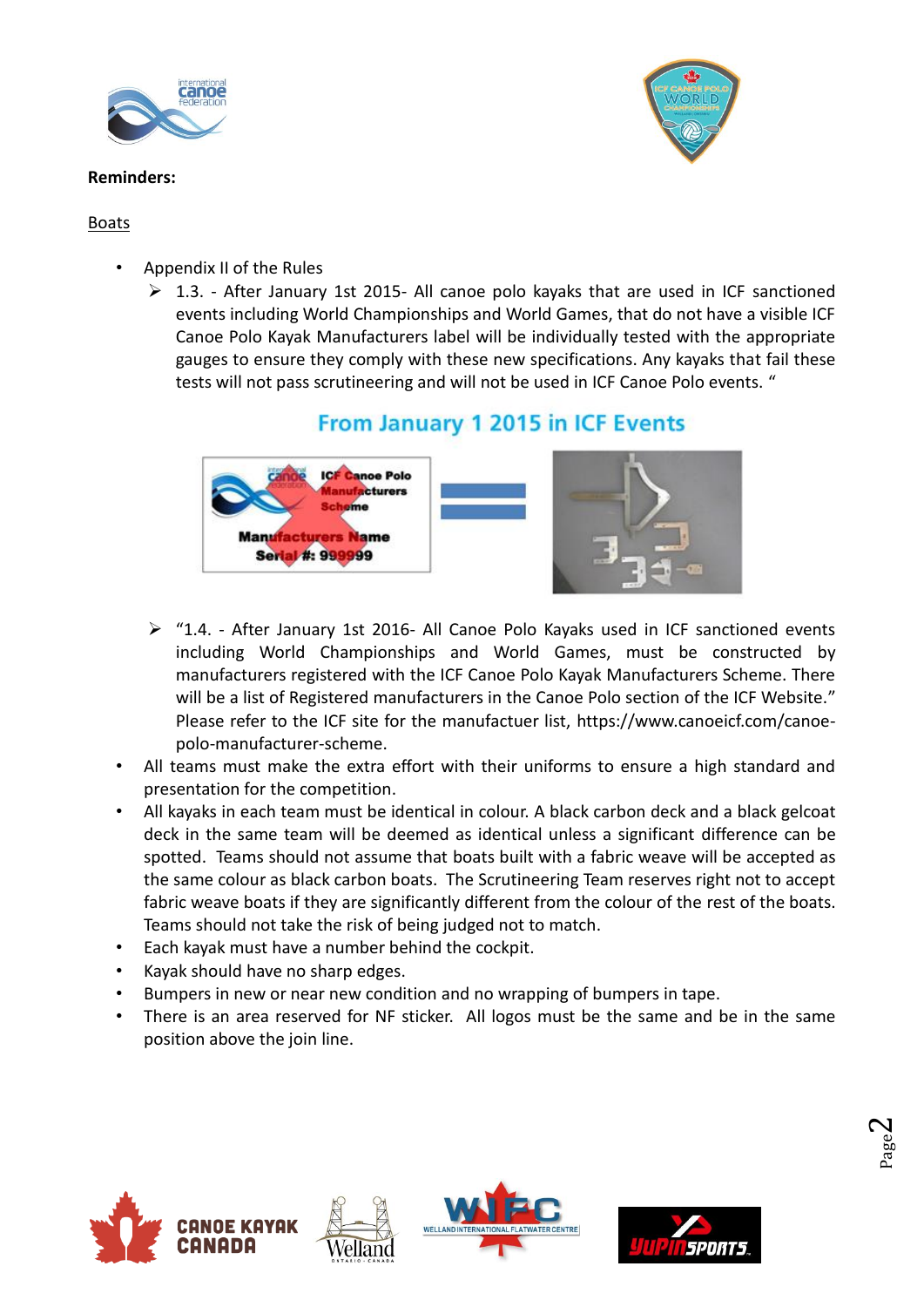

#### Boat bumpers (Padding)

- The front bumper on an integrated boat must now be 60mm high.
- Bumpers must be in new or nearly new condition with no tape covering them.
- Must be a minimum of 30mm thick







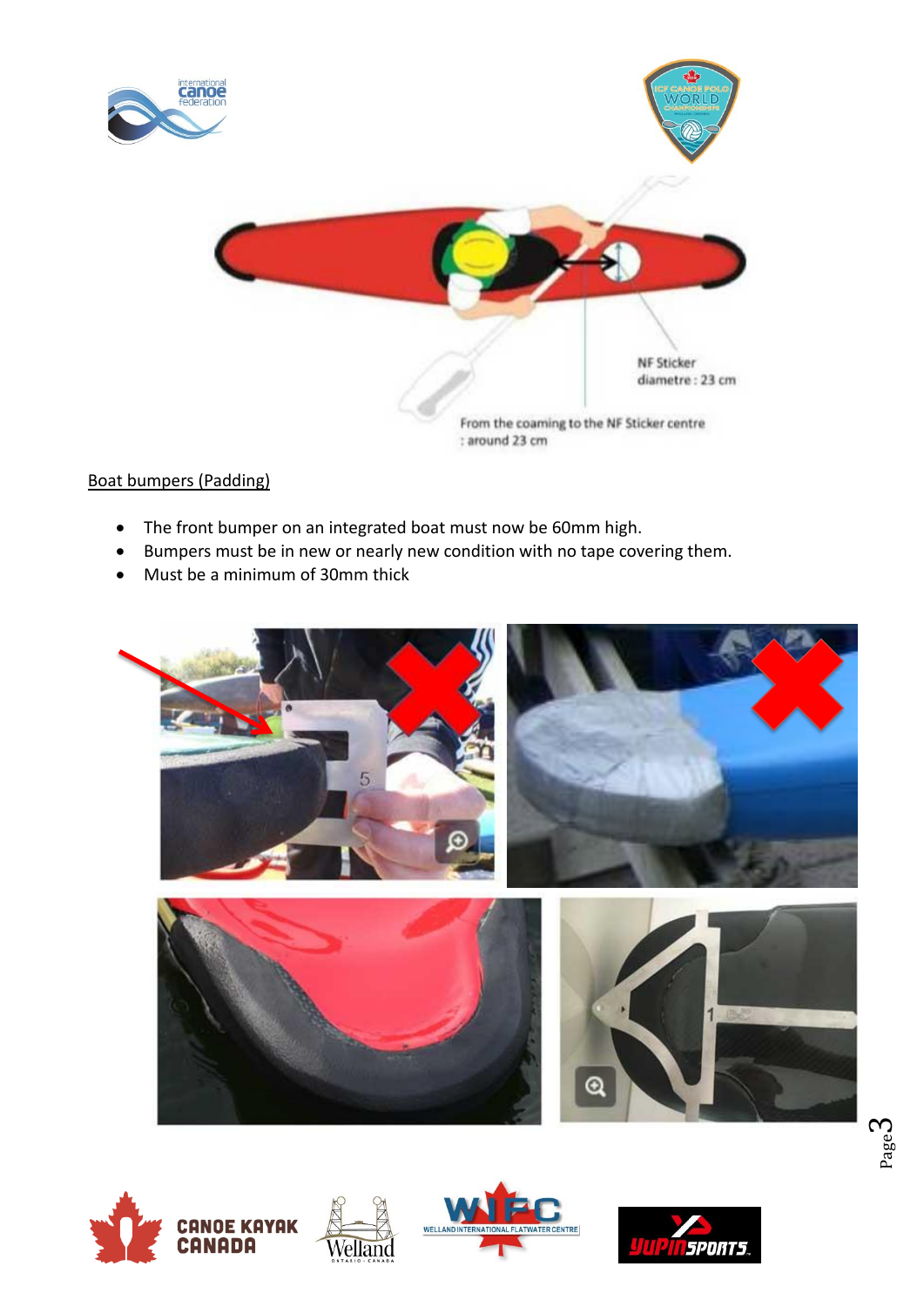



#### **Helmets**

- No vinyl covering is allowed on helmets.
- Helmets must all be the same colour. Helmets with a colour gelcoat and helmets with clear gelcoat will be allowed on the same team as long as the colour of the material under the clear gelcoat matches.
- Numbers of helmets shall be in the correct size (75mm) and nicely presented.
- Logos must be identical on all helmets.
- Players are required to put on their own helmets for scrutineering.













• The diagram below shows the area of skull that needs to be covered.

/elland









Page  $\overline{\mathcal{A}}$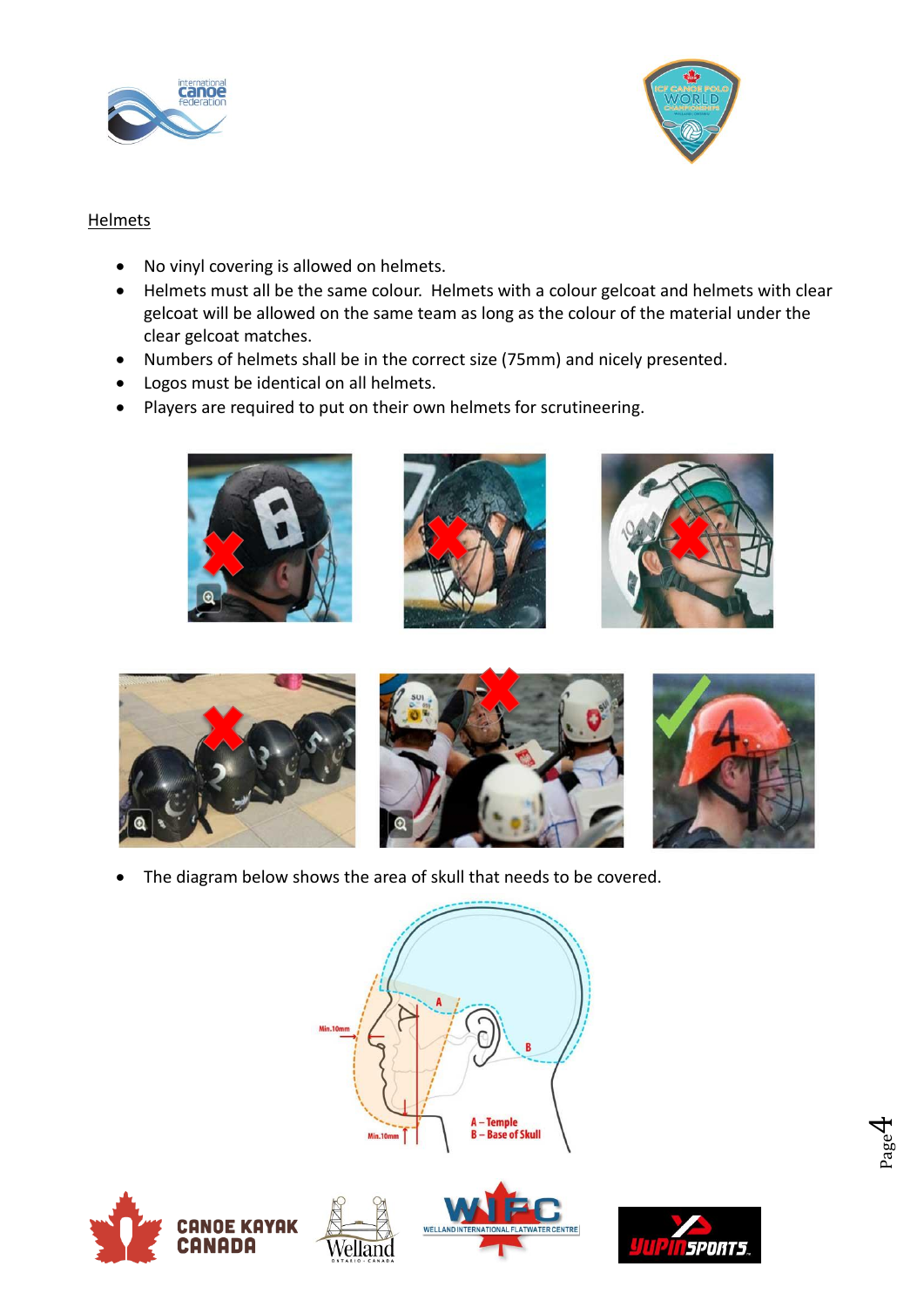



#### **Faceguards**

- No horizontal or vertical opening shall be greater than 70mm.
- A cube 70 x 70 x 70mm must not be able to fit through any opening.
- Take care when mounting faceguard, don't leave a gap between the top grill and helmet.
- The bolts or screws used for mounting the faceguard shall be flat or nearly flat. Bolts or screws stuck out will be deemed as fail and not be accepted.















/elland

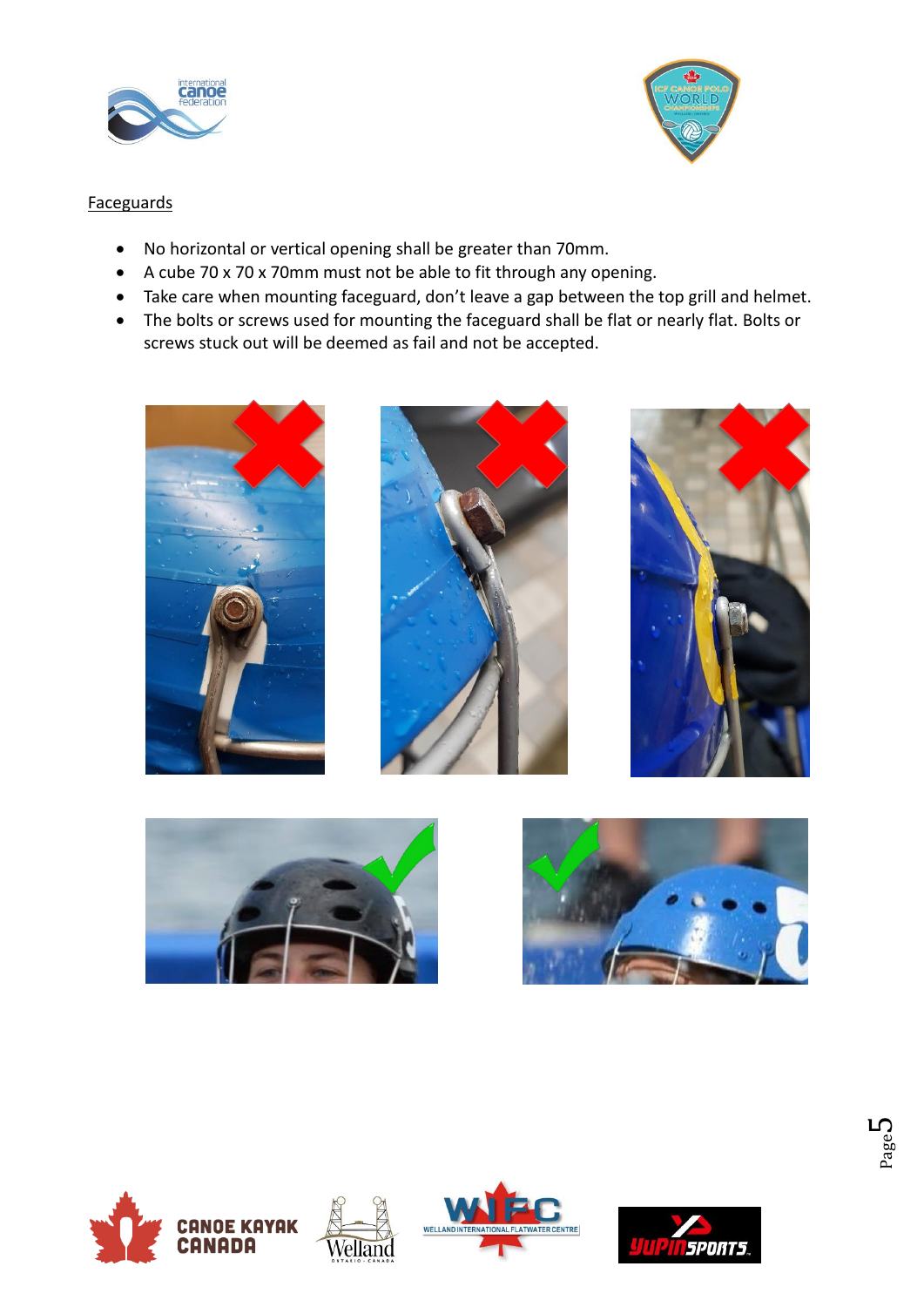











#### Buoyancy Aid

- Buoyancy aid must be at least 20mm thick.
- No more than 100mm above the cockpit rim measured at the player's side, with the player sitting normally in their kayak.
- The gap between the top of the protection at the side and the top of the armpit measured with the arm horizontal must be less than 100mm.
- Number on front must be at least 100mm.
- Number on back must be at least 200mm.
- Strips of the buoyance aid shall be tighten throughout the match and no gap between the chest or back of the player and the buoyance aid.
- Players are required to put on their own Buoyancy Aids for scrutineering and as per previous bulletin checks will be made by a person of the same sex.